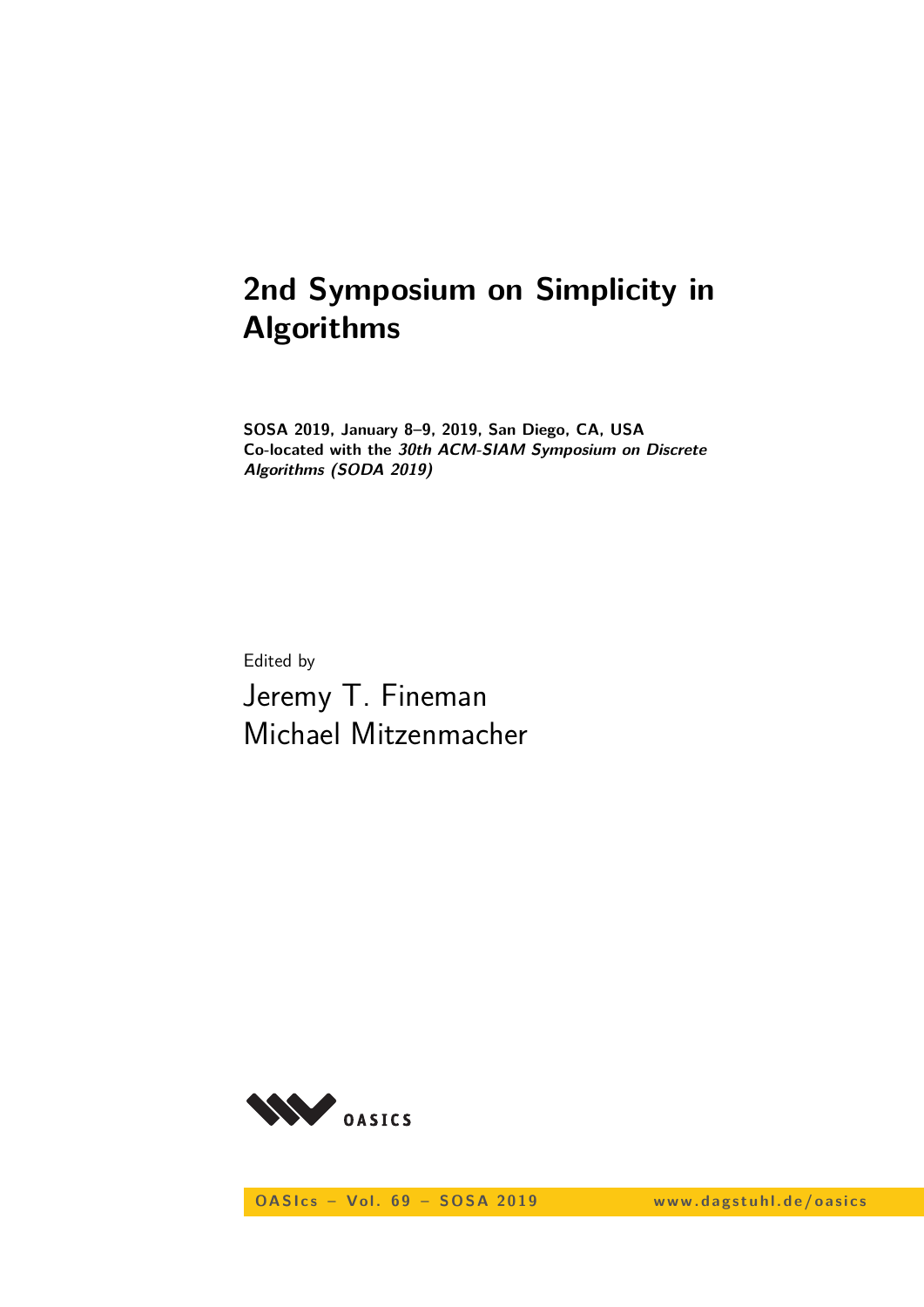**Editors** 

Jeremy T. Fineman Michael Mitzenmacher Georgetown University Harvard University Washington, DC, USA Cambridge, MA, USA jfineman@cs.georgetown.edu michaelm@eecs.harvard.edu

ACM Classification 2012 Theory of computation  $\rightarrow$  Design and analysis of algorithms

### **[ISBN 978-3-95977-099-6](http://www.dagstuhl.de/dagpub/978-3-95977-099-6)**

Published online and open access by Schloss Dagstuhl – Leibniz-Zentrum für Informatik GmbH, Dagstuhl Publishing, Saarbrücken/Wadern, Germany. Online available at [http://www.dagstuhl.de/dagpub/978-3-95977-099-6.](http://www.dagstuhl.de/dagpub/978-3-95977-099-6)

Publication date January, 2019

Bibliographic information published by the Deutsche Nationalbibliothek The Deutsche Nationalbibliothek lists this publication in the Deutsche Nationalbibliografie; detailed bibliographic data are available in the Internet at [http://dnb.d-nb.de.](http://dnb.d-nb.de)

#### License



This work is licensed under a Creative Commons Attribution 3.0 Unported license (CC-BY 3.0): http://creativecommons.org/licenses/by/3.0/legalcode.

In brief, this license authorizes each and everybody to share (to copy, distribute and transmit) the work under the following conditions, without impairing or restricting the authors' moral rights: Attribution: The work must be attributed to its authors.

The copyright is retained by the corresponding authors.

Digital Object Identifier: [10.4230/OASIcs.SOSA.2019.0](http://dx.doi.org/10.4230/OASIcs.SOSA.2019.0)

**[ISBN 978-3-95977-099-6](http://www.dagstuhl.de/dagpub/978-3-95977-099-6) [ISSN 2190-6807](http://drops.dagstuhl.de/oasics)<http://www.dagstuhl.de/oasics>**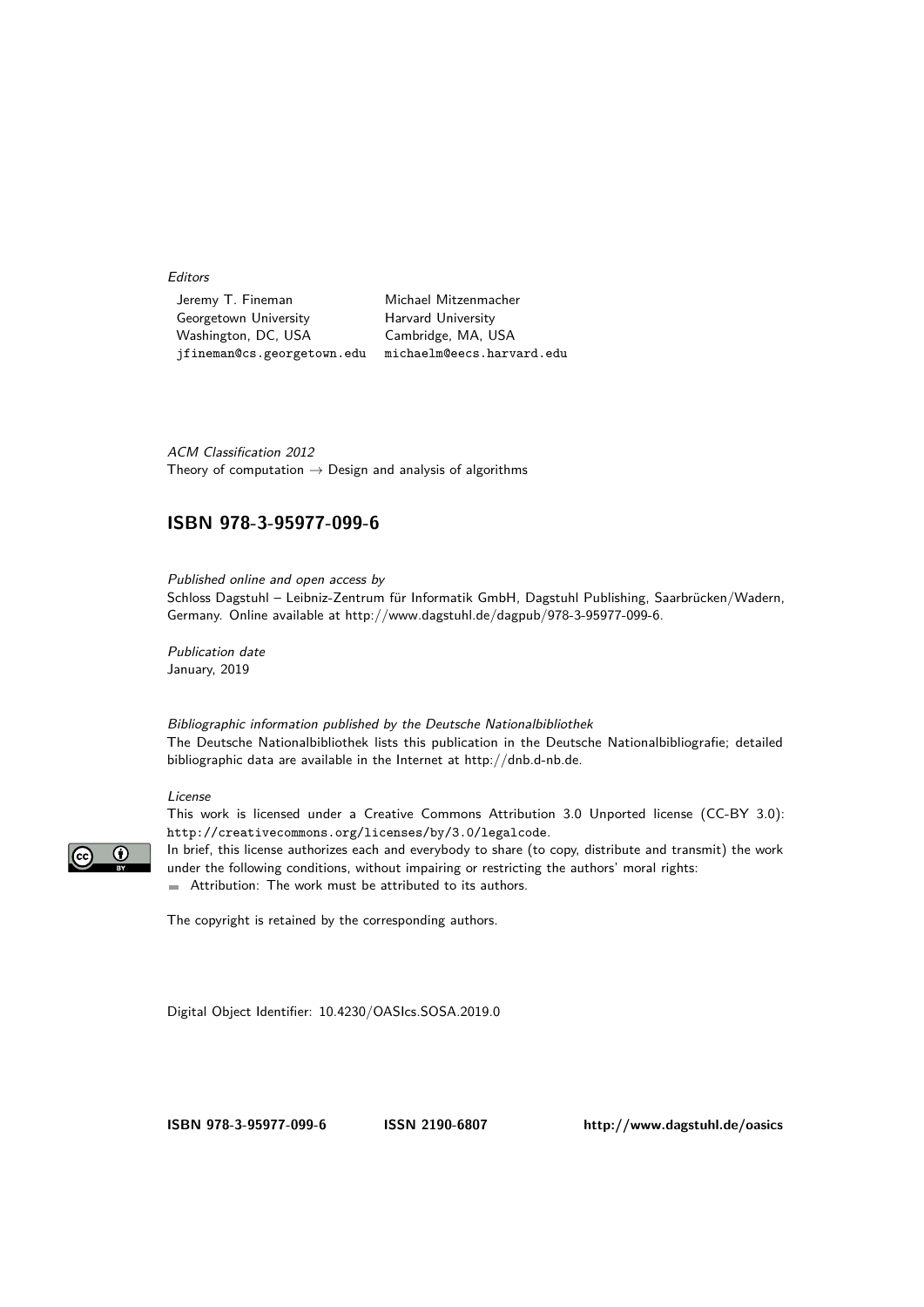### OASIcs – OpenAccess Series in Informatics

OASIcs aims at a suitable publication venue to publish peer-reviewed collections of papers emerging from a scientific event. OASIcs volumes are published according to the principle of Open Access, i.e., they are available online and free of charge.

#### Editorial Board

- Daniel Cremers (TU München, Germany)
- Barbara Hammer (Universität Bielefeld, Germany)  $\frac{1}{2}$
- Marc Langheinrich (Università della Svizzera Italiana Lugano, Switzerland)
- Dorothea Wagner (Editor-in-Chief, Karlsruher Institut für Technologie, Germany)  $\blacksquare$

#### **[ISSN 2190-6807](http://www.dagstuhl.de/dagpub/2190-6807)**

## **<http://www.dagstuhl.de/oasics>**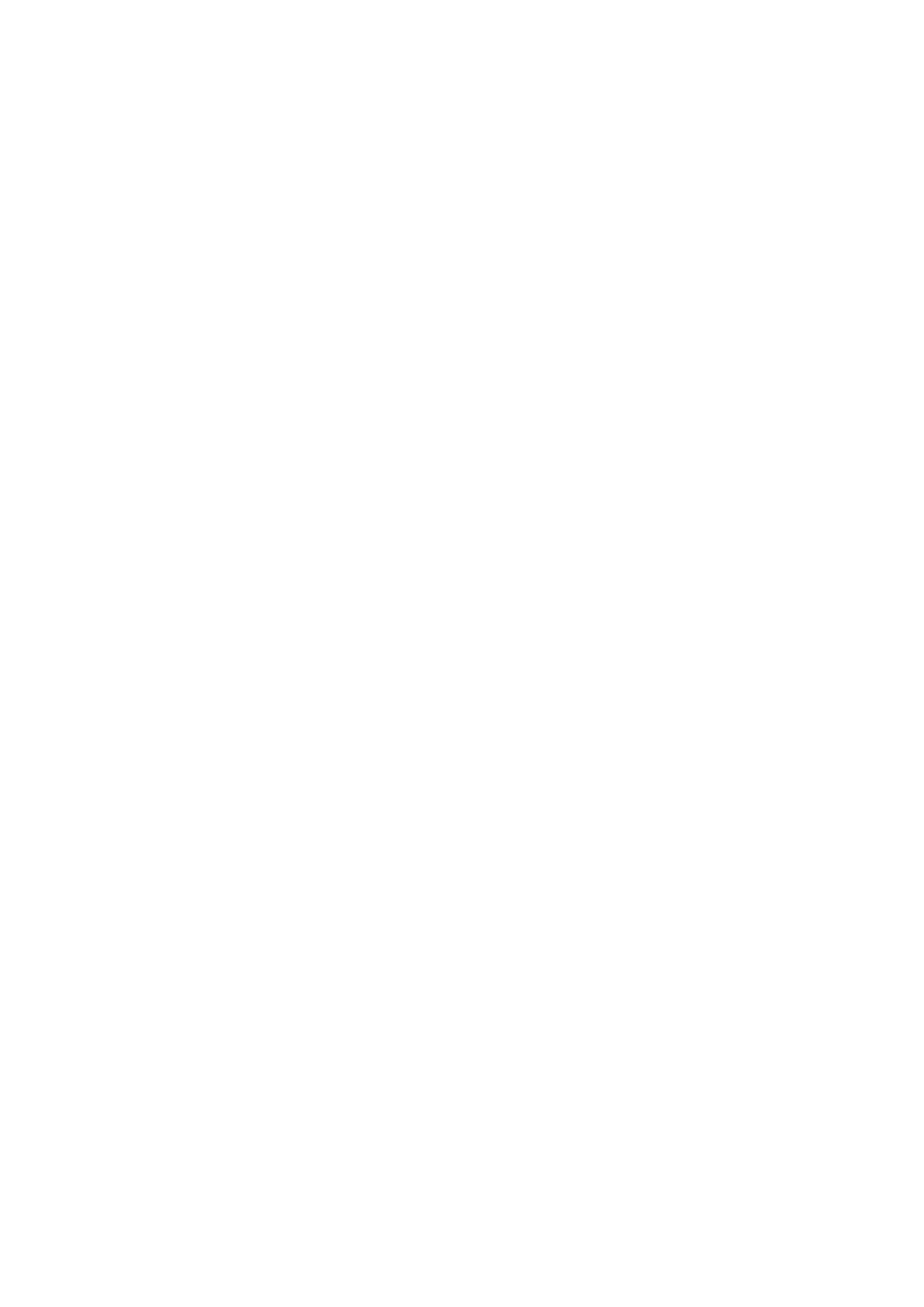# **Contents**

| Preface      |      |
|--------------|------|
|              | 0:vi |
| Organisation |      |
|              | 0.1x |

# **Regular Papers**

| Isotonic Regression by Dynamic Programming                                                                                                                                                                                                             | $1:1-1:18$    |
|--------------------------------------------------------------------------------------------------------------------------------------------------------------------------------------------------------------------------------------------------------|---------------|
| An Illuminating Algorithm for the Light Bulb Problem                                                                                                                                                                                                   | $2:1-2:11$    |
| Simple Concurrent Labeling Algorithms for Connected Components                                                                                                                                                                                         | $3:1-3:20$    |
| A Framework for Searching in Graphs in the Presence of Errors<br>Dariusz Dereniowski, Stefan Tiegel, Przemysław Uznański, and Daniel Wolleb-Graf                                                                                                       | $4:1 - 4:17$  |
| Selection from Heaps, Row-Sorted Matrices, and $X + Y$ Using Soft Heaps<br>Haim Kaplan, László Kozma, Or Zamir, and Uri Zwick                                                                                                                          | $5:1 - 5:21$  |
| Approximating Optimal Transport With Linear Programs                                                                                                                                                                                                   | $6:1 - 6:9$   |
| LP Relaxation and Tree Packing for Minimum $k$ -cuts                                                                                                                                                                                                   | $7:1 - 7:18$  |
| On Primal-Dual Circle Representations                                                                                                                                                                                                                  | $8:1 - 8:18$  |
| Asymmetric Convex Intersection Testing                                                                                                                                                                                                                 | $9:1 - 9:14$  |
| Relaxed Voronoi: A Simple Framework for Terminal-Clustering Problems<br>Arnold Filtser, Robert Krauthgamer, and Ohad Trabelsi                                                                                                                          | $10:1-10:14$  |
| Towards a Unified Theory of Sparsification for Matching Problems                                                                                                                                                                                       | $11:1-11:20$  |
| A New Application of Orthogonal Range Searching for Computing Giant Graph<br>Diameters                                                                                                                                                                 |               |
|                                                                                                                                                                                                                                                        | $12:1-12:7$   |
| Simplified and Space-Optimal Semi-Streaming $(2 + \varepsilon)$ -Approximate Matching                                                                                                                                                                  | $13:1-13:8$   |
| Simple Greedy 2-Approximation Algorithm for the Maximum Genus of a Graph                                                                                                                                                                               | $14:1 - 14:9$ |
| 2nd Symposium on Simplicity in Algorithms (SOSA 2019).<br>Editors: Jeremy T. Fineman and Michael Mitzenmacher<br>OpenAccess Series in Informatics<br><b>WED OASICS</b> Schloss Dagstuhl - Leibniz-Zentrum für Informatik, Dagstuhl Publishing, Germany |               |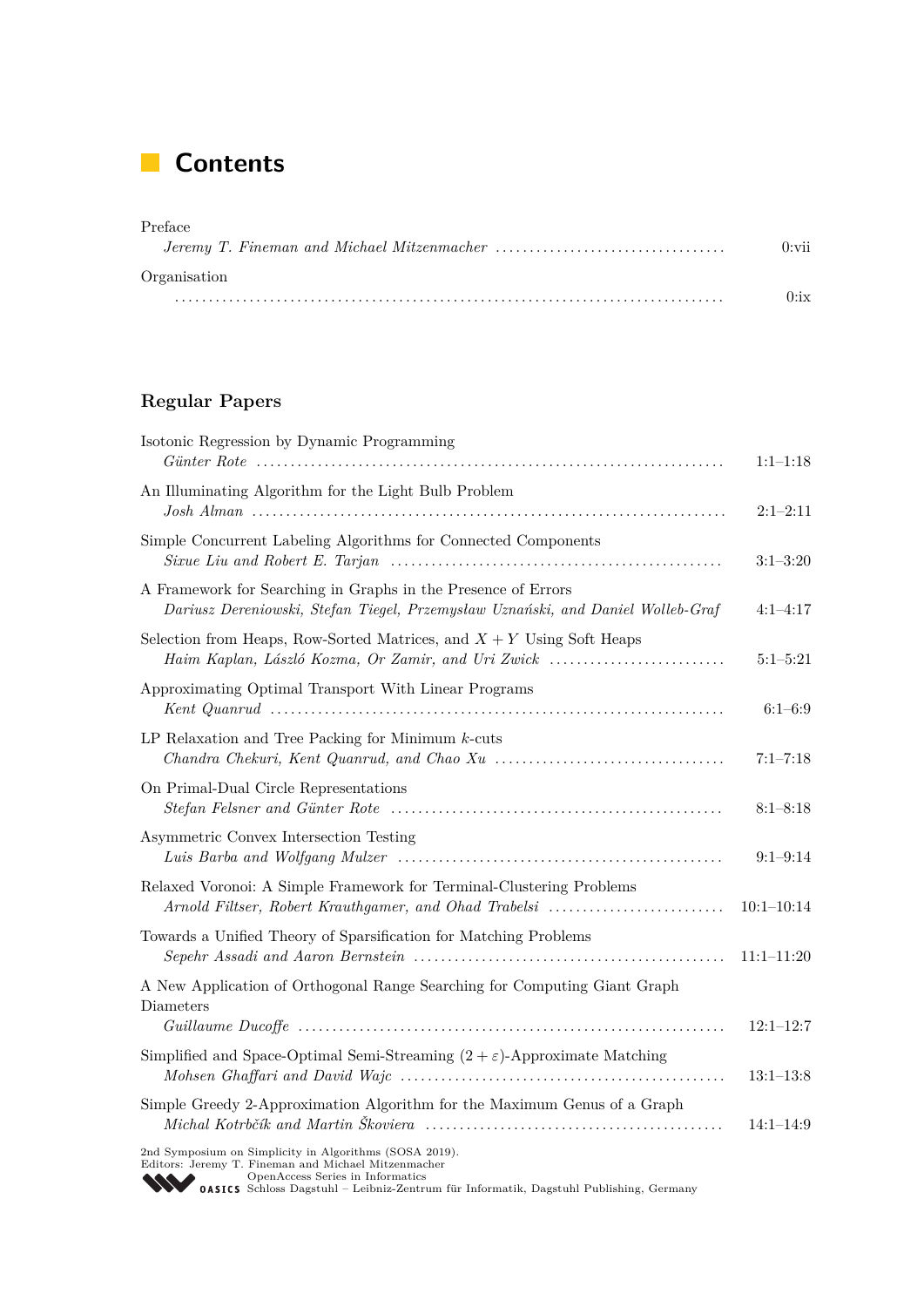## **0:vi Contents**

| A Note on Max k-Vertex Cover: Faster FPT-AS, Smaller Approximate Kernel<br>and Improved Approximation |                |
|-------------------------------------------------------------------------------------------------------|----------------|
|                                                                                                       | $15:1 - 15:21$ |
| Simple Contention Resolution via Multiplicative Weight Updates                                        | $16:1 - 16:16$ |
| A Simple Near-Linear Pseudopolynomial Time Randomized Algorithm for<br>Subset Sum                     | $17:1 - 17:6$  |
| Submodular Optimization in the MapReduce Model                                                        |                |
| Compressed Sensing with Adversarial Sparse Noise via L1 Regression                                    | $19:1-19:19$   |
| Approximating Maximin Share Allocations                                                               |                |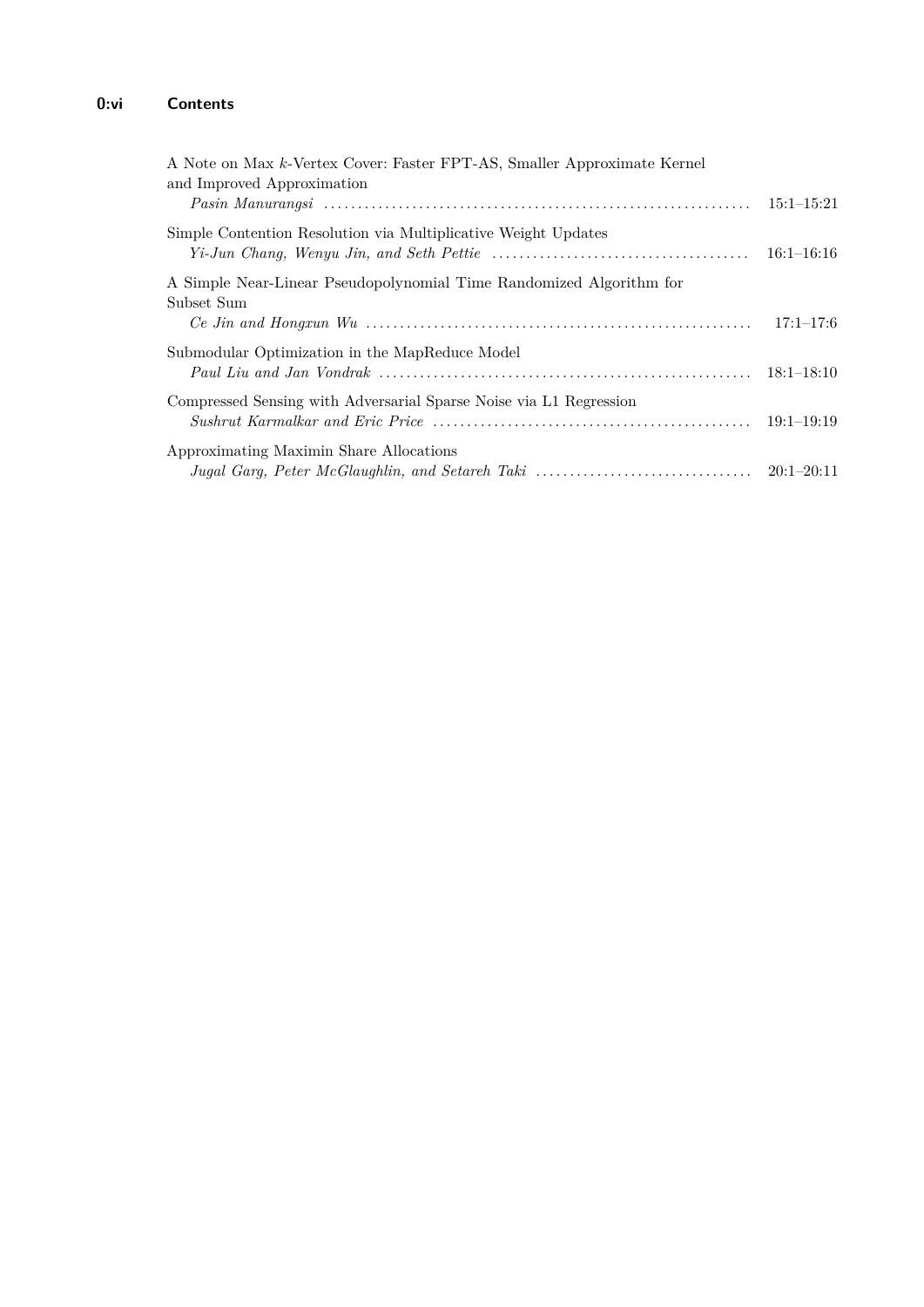# **Preface**

The first Symposium on Simplicity in Algorithms proved a remarkable success. Our goal in the second year was to see if this excitement was limited or lasting, and if it was lasting, to keep the momentum going.

We received 68 submissions, and accepted 20 papers. There was widespread feeling we could have easily accepted at least five more papers without compromising the quality; in the end, as is generally the case, we made some hard decisions. The high quality of the submissions reflects that there needs to be a home for papers that other conferences may dismiss for being "simple". As described in last year's preface, this workshop was established with the idea of making simplicity and elegance in the design and analysis of algorithms its main objectives. We believe this perspective continues to make this workshop a worthwhile endeavor.

We do continue to struggle with determining what constitutes simplicity and elegance, which leads to interesting discussions in the program committee! But generally with this focus we seek to advance understanding of an algorithmic problem in a way that will make it more accessible to a larger audience. In some cases, that may mean providing an argument you could teach in an undergraduate course. In some cases, that may mean taking something complex and of narrow interest, and making it less complex and of wider interest. We therefore have papers that cover quite a range of topics and difficulty, but all are remarkably interesting.

We would like to thank members of the program committee for putting in the hard work, made somewhat harder by the process of this workshop continuing to find its identity. We also thank the members of the steering committee for establishing this workshop; it has provided something the community needed, but had somehow not managed to create.

We hope SOSA will continue for many years to come.

Michael Mitzenmacher Jeremy T. Fineman *Program Committee Chairs*